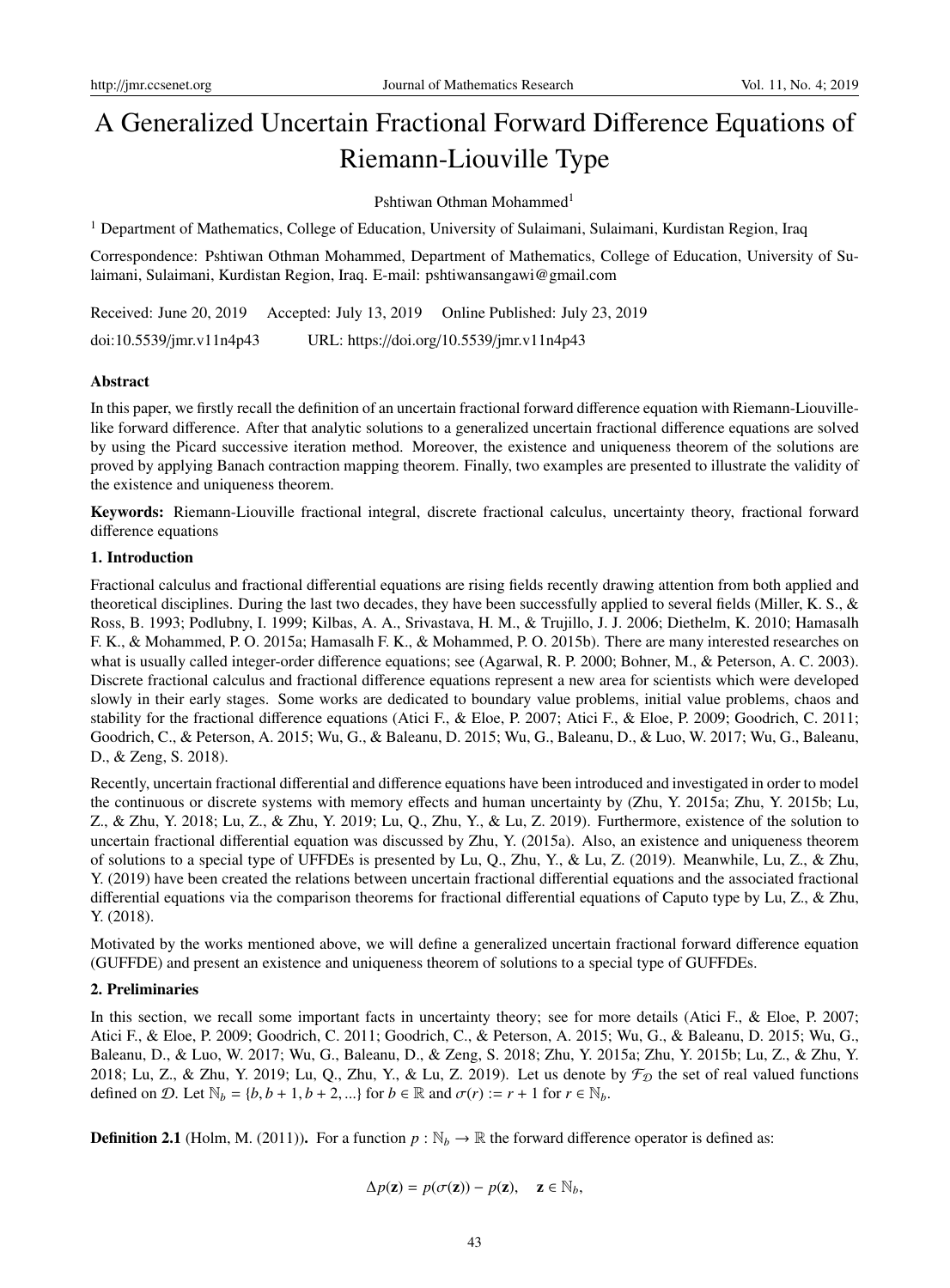while the difference sum is given by

$$
\Delta_b^{-1} p(\mathbf{z}) = \sum_{r=b}^{z-1} p(r), \quad \mathbf{z} \in \mathbb{N}_b.
$$
 (1)

**Definition 2.2** (Atici F., & Eloe, P. 2007; Holm, M. 2011). For arbitrary  $t, v \in \mathbb{R}$  the *h*-factorial function is defined by:

$$
\mathbf{z}^{(\nu)} = \frac{\Gamma(\mathbf{z} + 1)}{\Gamma(\mathbf{z} + 1 - \nu)},
$$
  

$$
\mathbf{z}^{(0)} = 1,
$$
 (2)

where Γ is the well-known Euler gamma function, and we use the convention that division at a pole yields zero.

**Definition 2.3** (Atici F., & Eloe, P. 2007; Holm, M. 2011). Let  $p \in \mathcal{F}_{\mathcal{D}}$ . The fractional *h*-sum of order  $v > 0$  is given by :

$$
\Delta_b^{-\nu} p(\mathbf{z}) = \frac{1}{\Gamma(\nu)} \sum_{r=b}^{\mathbf{z}-\nu} (\mathbf{z} - \sigma(r))^{(\nu-1)} p(r),
$$
  
\n
$$
\Delta_b^0 p(\mathbf{z}) = p(\mathbf{z}),
$$
\n(3)

where  $b \in \mathbb{R}$ ,  $\sigma(r) = r + 1$ , and  $\Delta_b^{-\nu} p(\mathbf{z})$  is defined on  $\mathbb{N}_{b+\nu}$ .

**Lemma 2.1** (Atici F., & Eloe, P. 2007; Holm, M. 2011). Let  $p \in \mathcal{F}_D$  and  $v, \vartheta > 0$ , then we have:

$$
{}_{b+\vartheta}\Delta^{-\nu}\left[\Delta_b^{-\vartheta}p(\mathbf{z})\right]=\Delta_b^{-(\vartheta+\nu)}p(\mathbf{z})={}_{b+\nu}\Delta^{-\vartheta}\left[\Delta_b^{-\nu}p(\mathbf{z})\right]
$$
(4)

*for*  $z \in \mathbb{N}_{b+(\nu+\vartheta)}$ .

**Lemma 2.2** (Holm, M. (2011)). Let  $p \in \mathcal{F}_D$  and m be a positive integer with  $0 < m - 1 < \vartheta \le m$ , then the Riemann-*Liouville-like fractional forward di*ff*erence is given by:*

$$
\Delta_b^{\vartheta} p(\mathbf{z}) = \Delta^m \left( \Delta_b^{-(m-\vartheta)} p(\mathbf{z}) \right). \tag{5}
$$

**Lemma 2.3** (Holm, M. (2011)). Let  $p \in \mathcal{F}_D$  and  $v \ge 0$ , then we have:

$$
\Delta_b^{-\nu} \Delta p(\mathbf{z}) = \Delta \Delta_b^{-\nu} p(\mathbf{z}) - \frac{(\mathbf{z} - b)^{(\nu - 1)}}{\Gamma(\nu)} p(b)
$$
(6)

*for*  $\mathbf{z} \in \mathbb{N}_{b+\nu}$ .

**Lemma 2.4** (Bastos, N. R. O. et al (2011)). *Let b*,  $v \in \mathbb{R}$ . *Then for each*  $z \in \mathbb{N}_{b+v}$ , we have

$$
\Delta_b\left(\frac{(\mathbf{z}-b)^{(\nu)}}{\Gamma(\nu+1)}\right)=\frac{(\mathbf{z}-b)^{(\nu-1)}}{\Gamma(\nu)}.
$$

**Lemma 2.5** (Holm, M. (2011)). Let  $p \in \mathcal{F}_{\mathcal{D}}$ ,  $v \in \mathbb{R}$  and q is any positive integer, then

$$
\Delta_b^{-\nu} \Delta^q p(\mathbf{z}) = \Delta^q \Delta_b^{-\nu} p(\mathbf{z}) - \sum_{k=0}^{q-1} \frac{(\mathbf{z} - b)^{(\nu - q + k)}}{\Gamma(\nu - q + k + 1)} \Delta^k p(b) \tag{7}
$$

*for*  $\mathbf{z} \in \mathbb{N}_{b+v}$ .

**Lemma 2.6** (Holm, M. (2011)). *Suppose that*  $\vartheta, \vartheta + \nu \in \mathbb{R} \setminus \{..., -2, -1\}$ *, then we have* 

$$
\Delta_b^{-\nu}(\mathbf{z} - b + \vartheta)^{(\vartheta)} = \frac{\Gamma(\vartheta + 1)}{\Gamma(\vartheta + \nu + 1)}(\mathbf{z} - b + \vartheta)^{(\vartheta + \nu)}
$$

*for each*  $z \in \mathbb{N}_{b+v}$ *.* 

Motivated by the definition of *n*th order forward sum for uncertain sequence  $\zeta_z$ , we define the *v*th order forward sum for uncertain sequence  $\varsigma_z$  as follows: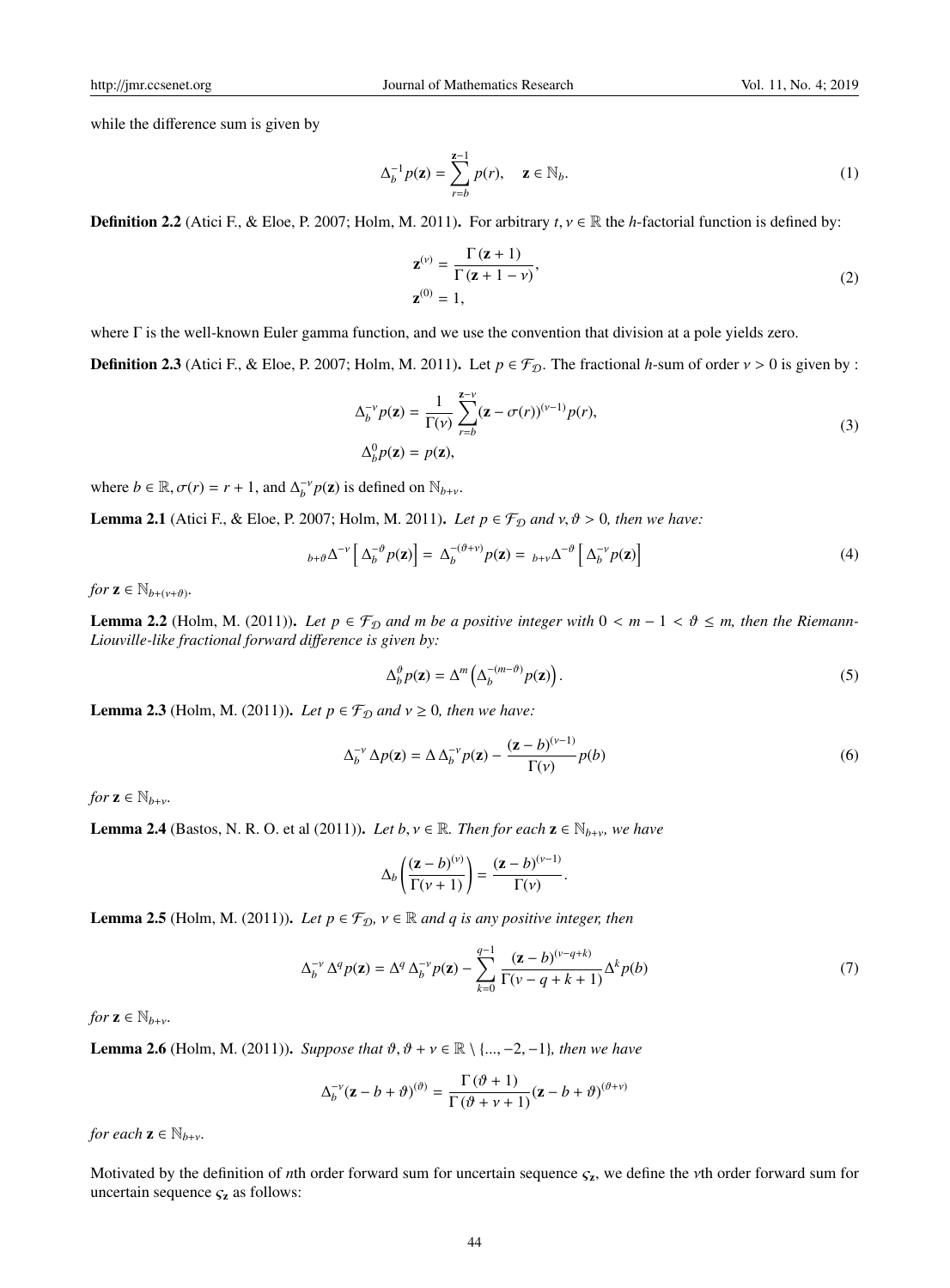**Definition 2.4** (Lu, Q. et al (2019)). Let v be a positive real number,  $b \in \mathbb{R}$ , and  $\varsigma_{\mathbf{z}}$  be an uncertain sequence indexed by  $z \in \mathbb{N}_b$ . Then

$$
\Delta_b^{-\nu} \varsigma_{\mathbf{z}} = \frac{1}{\Gamma(\nu)} \sum_{r=b}^{\mathbf{z}-\nu} (\mathbf{z} - \sigma(r))^{(\nu-1)} \varsigma_r
$$

is called *v*th order forward fractional sum of uncertain sequence  $\zeta$ <sub>z</sub>, where  $\sigma$ (*r*) = *r* + 1.

**Definition 2.5** (Lu, Q. et al (2019)). The fractional Riemann–Liouville-like forward difference for uncertain sequence  $\varsigma$ <sub>z</sub> is defined by

$$
\Delta_b^{\vartheta} \mathbf{\mathcal{S}} \mathbf{z} = \Delta^n \left( \Delta_b^{-(n-\vartheta)} \mathbf{\mathcal{S}} \mathbf{z} \right).
$$

where  $v > 0$  and  $0 \le n - 1 < \vartheta \le n$ , *n* represents a positive integer.

# 3. Uncertain Fractional Forward Difference Equation

In this section, a definition of the GUFFDE will be exhibited. The analytic solutions to a class of the linear uncertain Riemann-Liouville fractional difference equations will be provided along with ones for linear uncertain first order forward difference equations.

Definition 3.1. A fractional difference equation is called an uncertain fractional difference equation if it is driven by an uncertain sequence. Further, an uncertain fractional forward difference equation for Riemann-Liouville type is the uncertain Riemann-Liouville fractional forward difference equation.

Consider the following generalized Riemann-Liouville fractional difference equation:

$$
\Delta_{\theta-n}^{\vartheta} \Upsilon(\mathbf{z}) = G(\mathbf{z} + \vartheta - n, \Upsilon(\mathbf{z} + \vartheta - n)) + H(\mathbf{z} + \vartheta - n, \Upsilon(\mathbf{z} + \vartheta - n))\zeta_{\mathbf{z} + \vartheta - n},
$$
\n(8)

subject to the initial condition

$$
\Delta_{\theta-n}^{\theta-n+i} \Upsilon(\mathbf{z})\Big|_{t=0} = \Upsilon_i, \quad i = 0, 1, ..., n-1,
$$
\n(9)

where ∆ ϑ ϑ−*n* denotes fractional Riemann-Liouville forward difference with 0 ≤ *n* − 1 < ϑ ≤ *n*, *G*, *H* are two real-valued functions defined on  $[0, \infty] \times \mathbb{R}, \mathbf{z} \in \mathbb{N}_0 \cap [0, T], n \in \mathbb{N}_0$ ,  $\Upsilon_i \in \mathbb{R}$  is a crisp number, and  $\zeta_{\vartheta-n}, \zeta_{\vartheta}, \cdots, \zeta_{\mathbf{z}+\vartheta-n}$  are i.i.d. uncertain variables with symmetrical uncertainty distribution  $\mathcal{L}(a, b)$ .

Apply the operator  $\Delta_0^{-\theta}$  to equation (8) and in view of Definition 2.1, Lemma 2.2 and Lemma 2.3, the initial value problem (8) and (9) is equivalent to the following uncertain fractional sum equation:

$$
\Upsilon(\mathbf{z}) = \sum_{i=0}^{n-1} \frac{\mathbf{z}^{(\vartheta - n+i)}}{\Gamma(\vartheta - n + i + 1)} \Upsilon_i + \frac{1}{\Gamma(\vartheta)} \sum_{r=0}^{n-\vartheta} (\mathbf{z} - \sigma(r))^{(\vartheta - 1)} \times \left[ G(r + \vartheta - n, \Upsilon(r + \vartheta - n)) + H(r + \vartheta - n, \Upsilon(r + \vartheta - n)) \zeta_{r + \vartheta - n} \right]
$$
(10)

for  $z \in \mathbb{N}_{\theta} \cap [0, T]$  and  $n \in \mathbb{N}_0$ .

In this paper, the following special linear GUFFDE will be considered:

$$
\Delta_{\theta-n}^{\theta} \Upsilon(\mathbf{z}) = \lambda \Upsilon(\mathbf{z} + \vartheta - n)) + \lambda \, \mathcal{S}_{\mathbf{z} + \vartheta - n},\tag{11}
$$

$$
\Delta_{\theta-n}^{\theta-n+i} \Upsilon(\mathbf{z})\Big|_{t=0} = \Upsilon_i, \quad i = 0, 1, ..., n-1
$$
\n(12)

for  $z \in \mathbb{N}_0 \cap [0, T]$ ,  $n \in \mathbb{N}_0$  and  $\lambda \in (0, 1)$ .

Theorem 3.1. *The linear GUFFDE* (11) *subject to the initial condition* (12) *has a solution*

$$
\Upsilon(\mathbf{z}) = \Upsilon_i F_{\vartheta, \lambda}(\mathbf{z}) + \zeta_{\mathbf{z}}, \quad , \quad i = 0, 1, \dots, n - 1,\tag{13}
$$

for  $z \in \mathbb{N}_{\theta} \cap [0, T]$ ,  $n \in \mathbb{N}_0$  and  $\lambda \in (0, 1)$ , where  $\zeta_z$  is an uncertain sequence with the uncertainty distribution  $\mathcal{L}(a \cdot e_{\vartheta, \lambda}(\mathbf{z}), b \cdot e_{\vartheta, \lambda}(\mathbf{z}))$ , and

$$
F_{\vartheta,\lambda}(\mathbf{z}) = \sum_{k=0}^{\infty} \lambda^k \sum_{i=0}^{n-1} \frac{(\mathbf{z} + k(\vartheta - n))^{((k+1)\vartheta - n+i)}}{\Gamma((k+1)\vartheta - n + i + 1)},\tag{14}
$$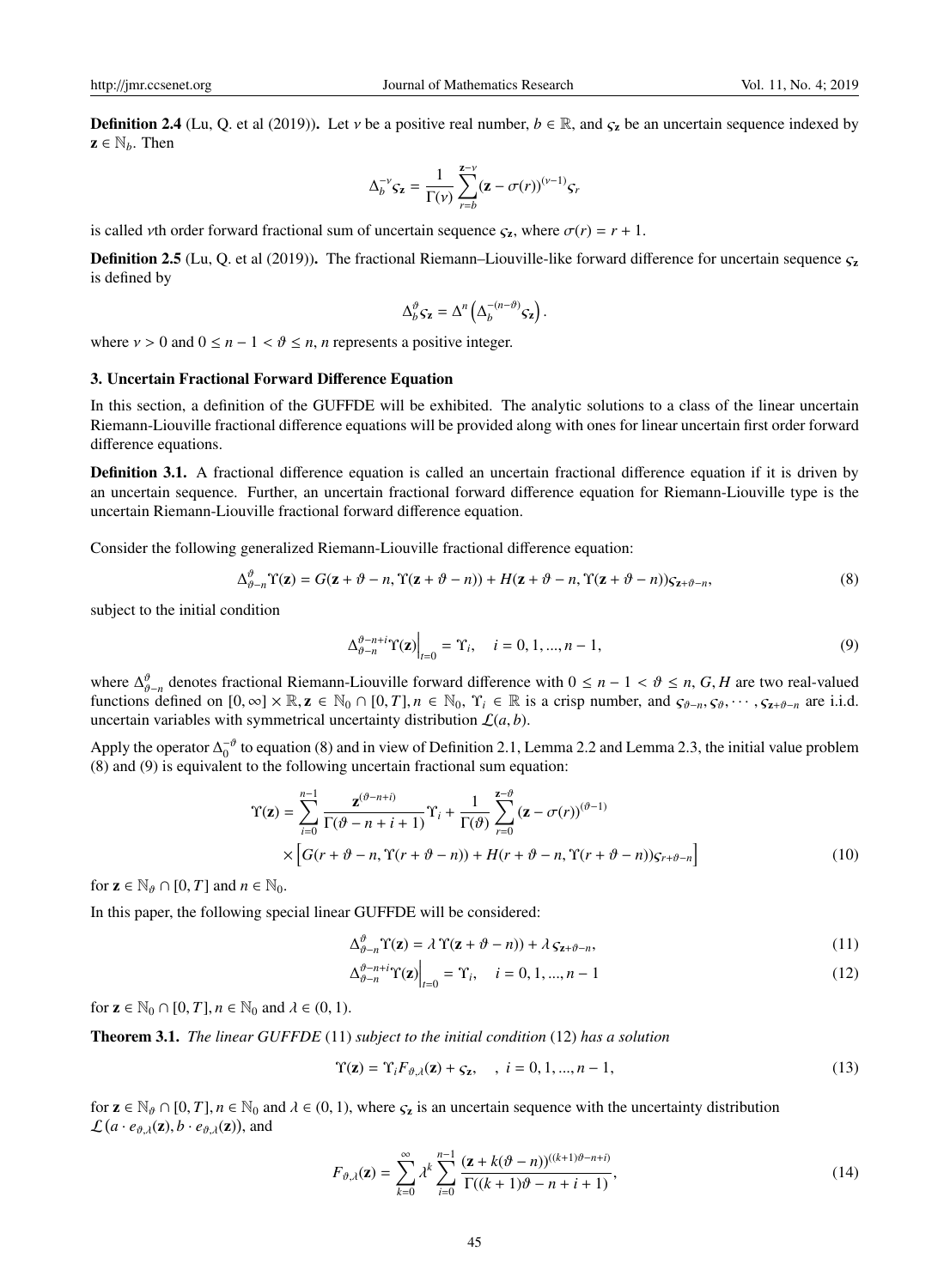and

$$
e_{\vartheta,\lambda}(\mathbf{z}) = \sum_{k=1}^{\infty} \lambda^k \frac{(\mathbf{z} + (k-1)(\vartheta - n))^{(k\vartheta)}}{\Gamma(k\vartheta + 1)}.
$$
\n(15)

*Proof.* Apply the operator  $\Delta_0^{-\theta}$  to equation (11) to obtain

$$
\Delta_0^{-\vartheta}\left(\Delta_{\vartheta-n}^{\vartheta}\Upsilon(\mathbf{z})\right) = \lambda \Delta_0^{-\vartheta}\Upsilon(\mathbf{z} + \vartheta - n) + \lambda \Delta_0^{-\vartheta}\zeta_{\mathbf{z} + \vartheta - n}, \quad \mathbf{z} \in \mathbb{N}_{\vartheta} \cap [0, T].
$$
 (16)

By using Lemma 2.2 and Lemma 2.3 to the left-side of (16) to obtain

$$
\Delta_0^{-\theta} \left( \Delta_{\theta-n}^{\theta} \Upsilon(\mathbf{z}) \right) = \Delta_0^{-\theta} \left( \Delta_0 \Delta_{\theta-n}^{\theta-n} \Upsilon(\mathbf{z}) \right)
$$
  
\n
$$
= \Delta_0 \left( \Delta_0^{-\theta} \Delta^{\theta-n} \Upsilon(\mathbf{z}) \right) - \sum_{i=0}^{n-1} \frac{\mathbf{z}^{(\theta-n+i)}}{\Gamma(\theta-n+i+1)} \Upsilon_i
$$
  
\n
$$
= \Upsilon(\mathbf{z}) - \sum_{i=0}^{n-1} \frac{\mathbf{z}^{(\theta-n+i)}}{\Gamma(\theta-n+i+1)} \Upsilon_i, \quad \mathbf{z} \in \mathbb{N}_{\theta} \cap [0, T].
$$

Then equation (16) becomes

$$
\Upsilon(\mathbf{z}) = \sum_{i=0}^{n-1} \frac{\mathbf{z}^{(\vartheta - n + i)}}{\Gamma(\vartheta - n + i + 1)} \Upsilon_i + \lambda \Delta_0^{-\vartheta} \Upsilon(\mathbf{z} + \vartheta - n) + \lambda \Delta_0^{-\vartheta} \zeta_{\mathbf{z} + \vartheta - n}, \quad \mathbf{z} \in \mathbb{N}_{\vartheta} \cap [0, T] \tag{17}
$$

which is the solution of the UFFDE (13).

To drive the solution, we use the Picard approximation by setting  $\Upsilon_0(\mathbf{z}) = \sum_{i=0}^{n-1} \frac{\mathbf{z}^{(\theta-n+i)}}{\Gamma(\theta-n+i+1)} \Upsilon_i$  for  $\mathbf{z} \in \mathbb{N}_{\theta-n} \cap [0, T]$ . The other components can be determined by using the following recurrence relation:

$$
\Upsilon_j(\mathbf{z}) = \sum_{i=0}^{n-1} \frac{\mathbf{z}^{(\vartheta - n + i)}}{\Gamma(\vartheta - n + i + 1)} \Upsilon_i + \lambda \Delta_0^{-\vartheta} \Upsilon_{j-1}(\mathbf{z} + \vartheta - n) + \lambda \Delta_0^{-\vartheta} \zeta_{\mathbf{z} + \vartheta - n}
$$
(18)

for  $z \in \mathbb{N}_{\theta} \cap [0, T]$  and  $n, j \in \mathbb{N}_{0}$ . Since  $\varsigma_{\theta-n}, \varsigma_{\theta}, \cdots, \varsigma_{z+\theta-n}$  are i.i.d. uncertain variables, we write  $\varsigma_{z+\theta-n} = \varsigma$  in distribution. By using Lemma 2.6 and the fact that the linear combination of finite independent uncertain variables (for example, linear uncertain variables, zigzag uncertain variables, normal uncertain variables, and lognormal uncertain variables) is an uncertain variable with positive linear combination coefficient by Theorem 1.21-1.24 of Wu, G., & Baleanu, D. (2015), we obtain

$$
\begin{split} \Upsilon_{1}(\mathbf{z}) &= \sum_{i=0}^{n-1} \frac{\mathbf{z}^{(\vartheta-n+i)}}{\Gamma(\vartheta-n+i+1)} \Upsilon_{i} + \lambda \Delta_{0}^{-\vartheta} \Upsilon_{0}(\mathbf{z}+\vartheta-n) + \lambda \Delta_{0}^{-\vartheta} \zeta \\ &= \sum_{i=0}^{n-1} \frac{\mathbf{z}^{(\vartheta-n+i)}}{\Gamma(\vartheta-n+i+1)} \Upsilon_{i} + \lambda \sum_{i=0}^{n-1} \frac{(\mathbf{z}+\vartheta-n)^{(2\vartheta-n+i)}}{\Gamma(2\vartheta-n+i+1)} \Upsilon_{i} + \lambda \frac{\mathbf{z}^{(\vartheta)}}{\Gamma(\vartheta+1)} \zeta \\ \Upsilon_{2}(\mathbf{z}) &= \sum_{i=0}^{n-1} \frac{\mathbf{z}^{(\vartheta-n+i)}}{\Gamma(\vartheta-n+i+1)} \Upsilon_{i} + \lambda \Delta_{0}^{-\vartheta} \Upsilon_{1}(\mathbf{z}+\vartheta-n) + \lambda \Delta_{0}^{-\vartheta} \zeta, \\ &= \sum_{i=0}^{n-1} \frac{\mathbf{z}^{(\vartheta-n+i)}}{\Gamma(\vartheta-n+i+1)} \Upsilon_{i} + \lambda \sum_{i=0}^{n-1} \frac{(\mathbf{z}+\vartheta-n)^{(2\vartheta-n+i)}}{\Gamma(2\vartheta-n+i+1)} \Upsilon_{i} + \lambda^{2} \sum_{i=0}^{n-1} \frac{(\mathbf{z}+2(\vartheta-n))^{(3\vartheta-n+i)}}{\Gamma(3\vartheta-n+i+1)} \Upsilon_{i} \\ &+ \lambda \frac{\mathbf{z}^{(\vartheta)}}{\Gamma(\vartheta+1)} \zeta + \lambda^{2} \frac{(\mathbf{z}+\vartheta-n)^{(2\vartheta)}}{\Gamma(2\vartheta+1)} \zeta, \\ &\vdots \end{split}
$$

and so on. Therefore,

$$
\Upsilon_j(\mathbf{z}) = \sum_{k=1}^j \lambda^k \frac{(\mathbf{z} + (k-1)(\vartheta - n))^{(k\vartheta)}}{\Gamma(k\vartheta + 1)} \mathbf{S} + \sum_{k=0}^j \lambda^k \sum_{i=0}^{n-1} \frac{(\mathbf{z} + k(\vartheta - n))^{((k+1)\vartheta - n+i)}}{\Gamma((k+1)\vartheta - n + i + 1)} \Upsilon_i
$$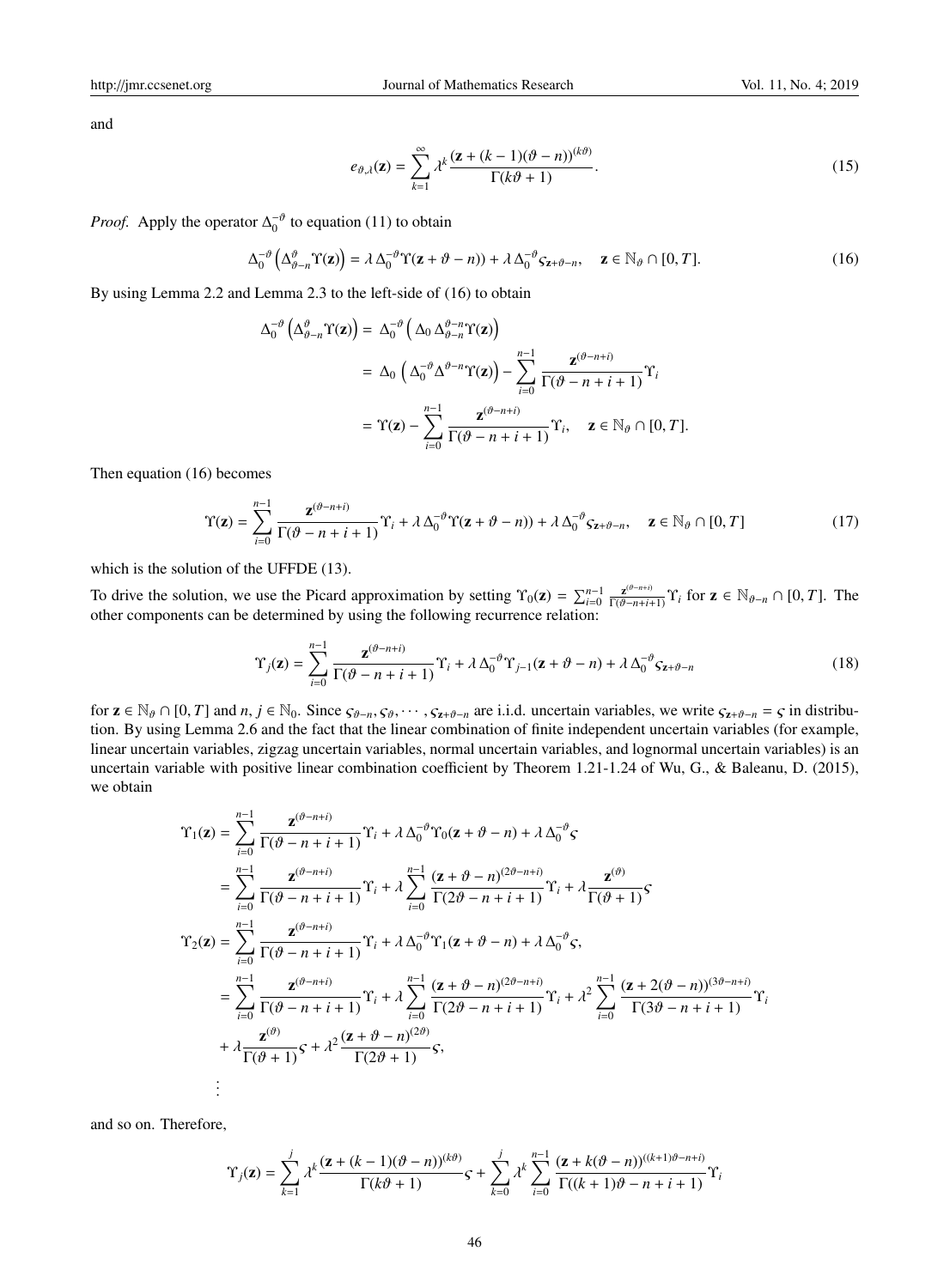for  $z \in \mathbb{N}_{\theta} \cap [0, T]$  and  $n \in \mathbb{N}_0$ . Since the two series

$$
\sum_{k=1}^{\infty} \lambda^k \frac{(\mathbf{z} + (k-1)(\vartheta - n))^{(k\vartheta)}}{\Gamma(k\vartheta + 1)},
$$

and

$$
\sum_{k=0}^{\infty} \lambda^{k} \sum_{i=0}^{n-1} \frac{(\mathbf{z} + k(\vartheta - n))^{((k+1)\vartheta - n + i)}}{\Gamma((k+1)\vartheta - n + i + 1)}
$$

are absolutely convergent for  $|\lambda| < 1$  by the d'Alembert ratio comparison test, the limitation  $\bar{Y}(z) := \lim_{i \to \infty} Y_i$  exists. Thus

$$
\bar{Y}(\mathbf{z}) = \sum_{k=1}^{\infty} \lambda^k \frac{(\mathbf{z} + (k-1)(\vartheta - n))^{(k\vartheta)}}{\Gamma(k\vartheta + 1)} \mathbf{S} + \sum_{k=0}^{\infty} \lambda^k \sum_{i=0}^{n-1} \frac{(\mathbf{z} + k(\vartheta - n))^{((k+1)\vartheta - n + i)}}{\Gamma((k+1)\vartheta - n + i + 1)} \Upsilon_i, \quad \mathbf{z} \in \mathbb{N}_{\vartheta} \cap [0, T].
$$

Taking limit on both sides of (18) yields

$$
\bar{Y}(\mathbf{z}) = \sum_{i=0}^{n-1} \frac{\mathbf{z}^{(\vartheta-n+i)}}{\Gamma(\vartheta-n+i+1)} \Upsilon_i + \lambda \Delta_0^{-\vartheta} \bar{Y}(\mathbf{z}+\vartheta-n) + \lambda \Delta_0^{-\vartheta} \zeta_{\mathbf{z}+\vartheta-n}, \quad \mathbf{z} \in \mathbb{N}_{\vartheta} \cap [0,T], \; n \in \mathbb{N}_0.
$$

That is,  $\bar{Y}(z)$  satisfies equation (17). Hence  $\bar{Y}(z)$  is a solution of equation (11) subject to the initial condition (12). Thus the proof of Theorem 3.1 is completed.

#### 4. Existence and Uniqueness

To find out the conditions that GUFFDEs have solutions, an existence and uniqueness theorem is provided in this section.

**Theorem 4.1.** Assume that  $G(\mathbf{z}, x)$  and  $H(\mathbf{z}, x)$  satisfy the Lipschitz condition

$$
|G(\mathbf{z}, x) - G(\mathbf{z}, y)| + |H(\mathbf{z}, x) - H(\mathbf{z}, y)| \le L|x - y|,
$$
\n(19)

*for some positive number L that satisfies the following inequality:*

$$
L < \frac{\Gamma(\vartheta + 1)\Gamma(T + 1 - \vartheta)}{\Gamma(T + 1)(Q + 1)},\tag{20}
$$

*where*  $Q = |a| \vee |b|$ *. Then GUFFDE* (11) *subject to the initial condition* (12) *has a unique solution*  $\Upsilon(z)$  *for*  $z \in \mathbb{N}_{\theta} \cap [0, T]$ *almost surely.*

*Proof.* Let  $l^k_{\theta}$  be the set of all finite real sequences  $x = \{x(\mathbf{z})\}^k_{\theta}$  which has *k* terms with the norm  $x = \max_{\mathbf{z} \in \mathbb{N}_{\theta} \cap [0,T]} |x(\mathbf{z})|$ . It is evident that  $(l^k_{\theta}, ||.||)$  is a Banach space. For any  $\chi_z$ ,  $\Upsilon_z \in l^k_{\theta}$ , the operator *P* is defined as follows:

$$
P\chi_{\mathbf{z}} = \sum_{i=0}^{n-1} \frac{\mathbf{z}^{(\vartheta - n + i)}}{\Gamma(\vartheta - n + i + 1)} \Upsilon_i + \frac{1}{\Gamma(\vartheta)} \sum_{r=0}^{\mathbf{z} - \vartheta} (\mathbf{z} - \sigma(r))^{(\vartheta - 1)} \times \Big[ G(r + \vartheta - n, \Upsilon(r + \vartheta - n)) + H(r + \vartheta - n, \Upsilon(r + \vartheta - n)) S_{r + \vartheta - n} \Big].
$$

At each time *t*, since  $\zeta_2(z \in \mathbb{N}_{\theta} \cap [0, T])$  is an uncertain variable who has linear uncertainty distribution  $\mathcal{L}(a, b)$ , we have  $M\{(s_{\mathbf{z}} < a) \cup (s_{\mathbf{z}} > b)\} = 0$ . For any given  $\gamma \in \chi\{(s_{\mathbf{z}} < a) \cup (s_{\mathbf{z}} > b)\},\, s_{\mathbf{z}}(\gamma) \leq Q(Q = |a| \vee |b|)$  holds almost surely for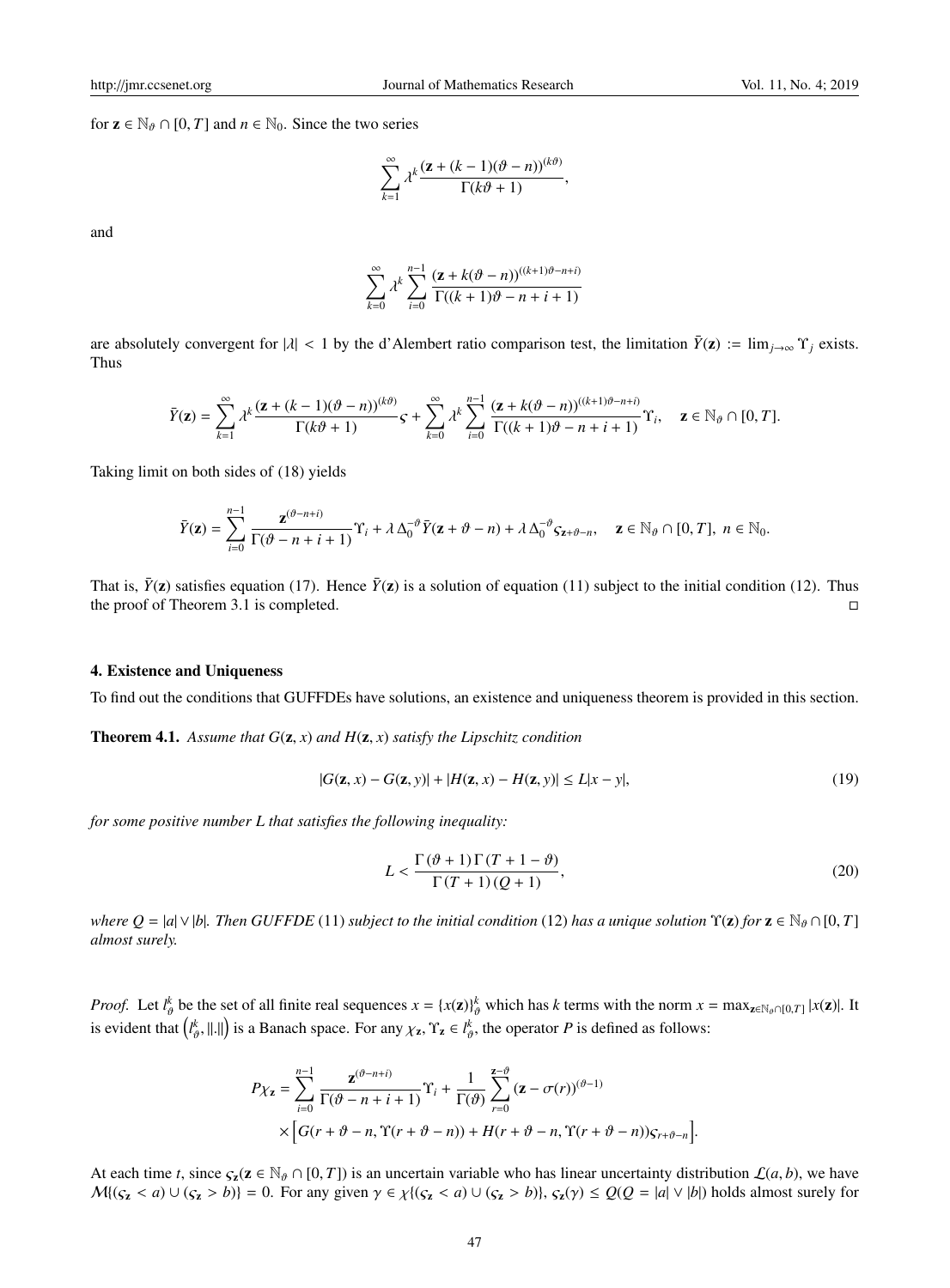$z \in \mathbb{N}_{\theta} \cap [0, T]$ , where  $\chi$  is the universal set on the uncertainty space. Then by the hypothesis and Lemma 2.4, we have

|*P*χz(γ) − *P*Υz(γ)|

$$
||P_{\chi_{\mathbf{z}}(\gamma) - P\Upsilon_{\mathbf{z}}(\gamma)|| = \max_{\mathbf{z} \in \mathbb{N}_{\theta} \cap [0,T]} |P_{\chi_{\mathbf{z}}(\gamma) - P\Upsilon_{\mathbf{z}}(\gamma)|
$$
  
\n
$$
\leq \frac{1}{\Gamma(\vartheta)} \max_{\mathbf{z} \in \mathbb{N}_{\theta} \cap [0,T]} \sum_{r=0}^{z-\vartheta} (\mathbf{z} - \sigma(r))^{(\vartheta-1)}
$$
  
\n
$$
\times \left( |G(r + \vartheta - n, \chi_{r+\vartheta - n}(\gamma) - G(r + \vartheta - n, \Upsilon_{r+\vartheta - n}(\gamma))| + |[H(r + \vartheta - n, \chi_{r+\vartheta - n}(\gamma) - H(r + \vartheta - n, \Upsilon_{r+\vartheta - n}(\gamma))] \varsigma_{r+\vartheta - n}|) \right)
$$
  
\n
$$
\leq \frac{1}{\Gamma(\vartheta)} \max_{\mathbf{z} \in \mathbb{N}_{\vartheta} \cap [0,T]} \sum_{r=0}^{z-\vartheta} (\mathbf{z} - \sigma(r))^{(\vartheta-1)}
$$
  
\n
$$
\times \left( |G(r + \vartheta - n, \chi_{r+\vartheta - n}(\gamma) - G(r + \vartheta - n, \Upsilon_{r+\vartheta - n}(\gamma))| + 2(|H(r + \vartheta - n, \chi_{r+\vartheta - n}(\gamma) - H(r + \vartheta - n, \Upsilon_{r+\vartheta - n}(\gamma))|) \right)
$$
  
\n
$$
\leq L(1 + Q) \frac{1}{\Gamma(\vartheta)} \max_{\mathbf{z} \in \mathbb{N}_{\vartheta} \cap [0,T]} \sum_{r=0}^{z-\vartheta} (\mathbf{z} - \sigma(r))^{(\vartheta-1)} |_{X_r + \vartheta - n}(\gamma) - \Upsilon_{r+\vartheta - n}(\gamma)|
$$
  
\n
$$
\leq L(1 + Q) ||_{X_{\mathbf{z}}(\gamma)} - \Upsilon_{\mathbf{z}}(\gamma)|| \max_{\mathbf{z} \in \mathbb{N}_{\vartheta} \cap [0,T]} \left( \Delta_0^{-\vartheta} \mathbf{z}^{(0)} \right)
$$
  
\n
$$
= L(1 + Q) ||_{X_{\mathbf{z}}(\gamma)} - \Upsilon_{\mathbf{z}}(\gamma)||
$$

With  $0 < L < \frac{\Gamma(\vartheta+1)\Gamma(T-\vartheta+1)}{(1+Q)\Gamma(T+1)}$ , *P* is a contraction mapping in  $l_{\vartheta}^k$  almost surely. Thus we obtain a unique fixed point  $\Upsilon_z(\gamma)$  of *P* in  $l^k_{\theta}$  almost surely by the Banach contraction mapping theorem. Furthermore,  $\Upsilon_z(\gamma) = \lim_{j \to \infty} \Upsilon_z^j(\gamma)$ , where  $\Upsilon_{\mathbf{z}}^{j}(\gamma) = P\left(\Upsilon_{\mathbf{z}}^{j-1}(\gamma)\right)$  with  $\Upsilon_{\mathbf{z}}^{0}(\gamma) = \sum_{i=0}^{n-1} \frac{\mathbf{z}^{(\vartheta - n+i)}}{\Gamma(\vartheta - n+i+1)} \Upsilon_{i}$ .

For any given  $z \in \mathbb{N}_{\theta} \cap [0, T]$ , as *G* and *H* are Lipschitz continuous functions, the operator *P* is measurable. Note that  $\Upsilon_{\mathbf{z}}^{0}(\gamma)$  is an uncertain variable,  $\Upsilon_{\mathbf{z}}^{1}(\gamma), \Upsilon_{\mathbf{z}}^{2}(\gamma), ..., \Upsilon_{\mathbf{z}}^{j}(\gamma), ...$  are uncertain variables since a real-valued measurable function of uncertain variables is an uncertain variable by Theorem 1.10 in Wu, G., & Baleanu, D. (2015). Thus  $\Upsilon_z = \lim_{j\to\infty} \Upsilon_z^j$ is an uncertain variable by Theorem 3 in Zhu, Y. (2015b).

Consequently, UFFDE (11) subject to the initial condition (12) has a unique solution  $\Upsilon_z$  for  $z \in \mathbb{N}_{\theta} \cap [0, T]$  almost  $s_{\text{us}}$  surely.

## 5. Test Examples

In this section, we present two examples to illustrate Theorem 4.1.

Example 5.1. Consider the following UFFDE:

$$
\Delta_{\pi-4}^{\pi} \Upsilon(\mathbf{z}) = \begin{cases}\n-\frac{\ln(|\Upsilon(\mathbf{z}+\pi-4)|+1)}{(\mathbf{z}+4)^5} + \mathcal{S}_{\mathbf{z}+\pi-4}, & \mathbf{z} \in \mathbb{N}_0 \cap [0, 12], \\
\Upsilon(\pi-4) = \Delta \Upsilon(\pi-4) = \Delta^2 \Upsilon(\pi-4) = 0, \\
\Delta_{\pi-4}^{\frac{\varepsilon}{2}} Y\left(12 + \pi - \frac{\varepsilon}{2}\right) = 0,\n\end{cases}
$$
\n(21)

where  $\zeta_{\pi-4}, \zeta_{\pi-4+1}, \cdots, \zeta_{\pi-4+12}$  are i.i.d. uncertain variables with uncertainty distribution  $\mathcal{L}(-3, 3)$ .

According to Theorem 4.1 with  $n = 4$ , the inverse uncertainty distribution of the solution for the UFFDE (21) is the solution of the following sum equation:

$$
\Upsilon(\mathbf{z}) = \sum_{i=0}^{3} \frac{\mathbf{z}^{(\pi-4)}}{\Gamma(\pi)} \Upsilon_i + \frac{1}{\Gamma(\pi)} \sum_{r=0}^{\mathbf{z}-\pi} (\mathbf{z} - \sigma(r))^{(\pi-4)} \left( \frac{\ln(|\Upsilon(r+\pi-4)|+1)}{(r+4)^5} + \zeta_{r+4} \right).
$$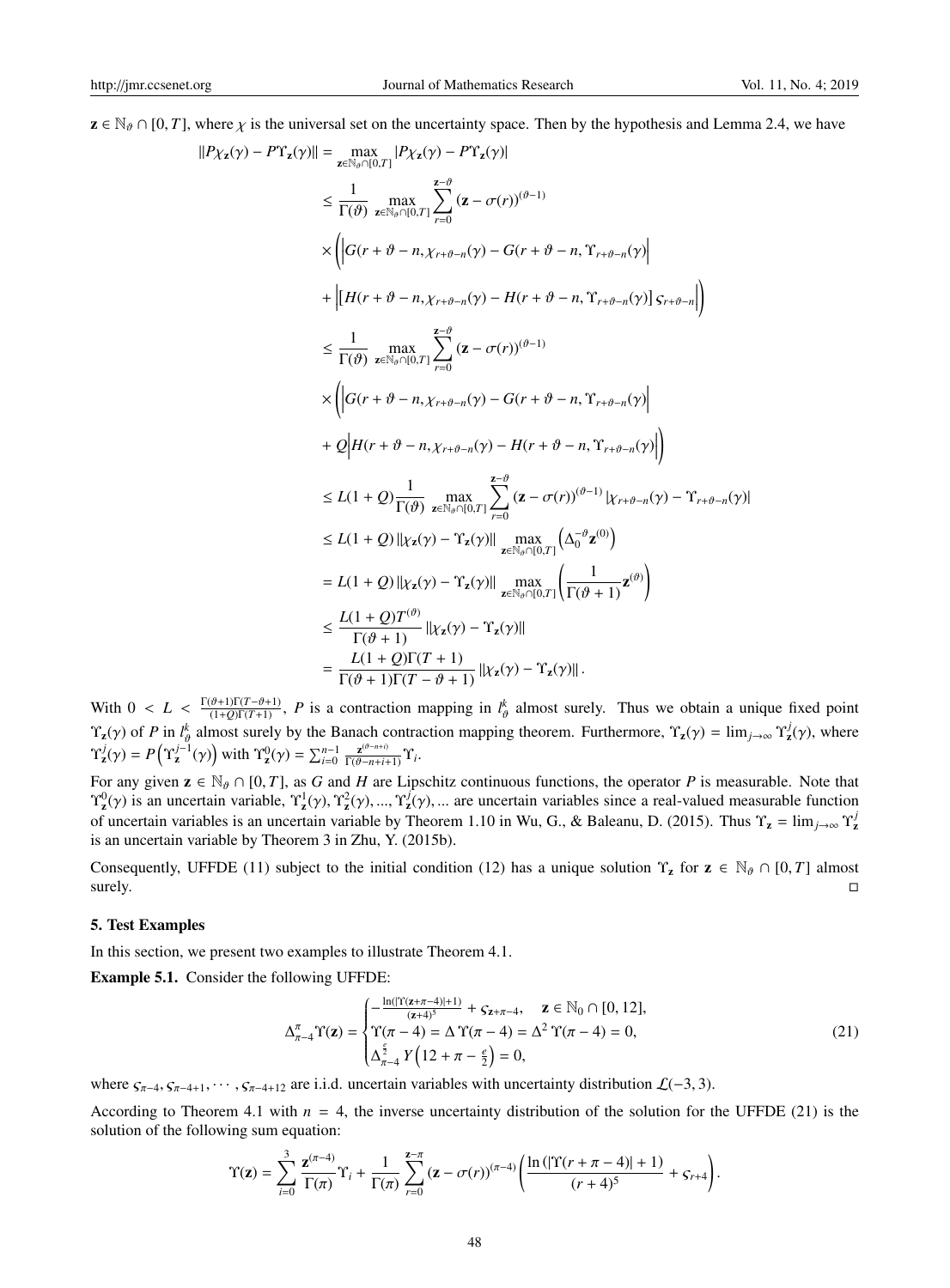With  $\vartheta \in (3, 4]$ , it can be easily verified that

$$
|G(\mathbf{z}, x) - G(\mathbf{z}, y)| + |H(\mathbf{z}, x) - H(\mathbf{z}, y)| = \left| \frac{\ln(|x| + 1)}{(\mathbf{z} + 4)^5} - \frac{\ln(|y| + 1)}{(\mathbf{z} + 4)^5} \right|
$$
  
=  $\frac{1}{(\mathbf{z} + 4)^5} |\ln(|x| + 1) - \ln(|y| + 1)|$   
 $\leq \frac{1}{4^5} ||x| - |y||$   
 $\leq \frac{|x - y|}{1024},$ 

and

$$
\frac{\Gamma(\pi+1)\Gamma(12+1-\pi)}{3\Gamma(12+1)} \approx 0.0013 > \frac{1}{24} = 0.00098.
$$

Thus, UFFDE (21) has a unique solution almost surely by Theorem 4.1.

Example 5.2. Consider the following UFFDE:

$$
\Delta_{-0.5}^{0.5} \Upsilon(\mathbf{z}) = \frac{\sin \Upsilon(\mathbf{z} - 0.5)}{10 + (\mathbf{z} - 0.5)^2} + 0.1 \varsigma_{\mathbf{z} - 0.5}, \quad \mathbf{z} \in \mathbb{N}_0 \cap [0, 3], \tag{22}
$$

where  $\zeta_{-0.5}$ ,  $\zeta_{0.5}$ ,  $\zeta_{1.5}$ ,  $\zeta_{2.5}$  are 4 i.i.d. linear uncertain variables with linear uncertainty distribution  $\mathcal{L}(-1, 1)$ .

According to Theorem 4.1 with  $n = 1$ , the inverse uncertainty distribution of the solution for the UFFDE (22) is the solution of the following sum equation:

$$
\Upsilon(\mathbf{z}) = \frac{1}{\sqrt{\pi} \mathbf{z}} \Upsilon_0 + \frac{1}{\sqrt{\pi}} \sum_{r=0}^{\mathbf{z} - \frac{1}{2}} (\mathbf{z} - \sigma(r))^{(-\frac{1}{2})} \left( \frac{\sin \Upsilon(r - 0.5)}{10 + (r - 0.5)^2} + 0.1 \varsigma_{r - 0.5} \right).
$$

It can be easily verified that

$$
|G(\mathbf{z},x) - G(\mathbf{z},y)| + |H(\mathbf{z},x) - H(\mathbf{z},y)| \le \frac{1}{10}|x - y|,
$$

and

$$
\frac{\Gamma(0.5+1)\Gamma(3+1-0.5)}{2\Gamma(3+1)} \approx 0.2454 > \frac{1}{10} = 0.1.
$$

Then UFFDE (22) has a unique solution almost surely by Theorem 4.1.

#### References

- Agarwal, R. P. (2000). *Di*ff*erence Equations and Inequalities: Theory, Methods, and Application*. Marcel Dekker, New York, NY, USA.
- Atici, F., & Eloe, P. (2007). A transform method in discrete fractional calculus. *Integral and Finite Di*ff*erence Inequalities and Applications, 2*, 165-176.
- Atici, F., & Eloe, P. (2009). Initial value problems in discrete fractional calculus, *Proceeding of American Mathematical Society, 137*, 981-989.
- Bastos, N. R. O., Ferreira, R. A. C., & Torres, D. F. M. (2011). Discrete-time fractional variational problems. *Signal Process, 91*(3), 513-524. https://doi.org/10.1016/j.sigpro.2010.05.001
- Bohner, M., & Peterson, A. C. (2003). *Advances in Dynamic Equations on Time Scales*. Birkhauser, Boston, Mass, USA. https://doi.org/10.1007/978-0-8176-8230-9
- Diethelm, K. (2010). *The Analysis of Fractional Di*ff*erential Equations*. Springer, Berlin, Germany. https://doi.org/10.1007/978-3-642-14574-2
- Goodrich, C. (2011). Existence of a positive solution to a system of discrete fractional boundary value problems. *Applied Mathematics and Computation, 217*, 4740-4753. https://doi.org/10.1016/j.amc.2010.11.029